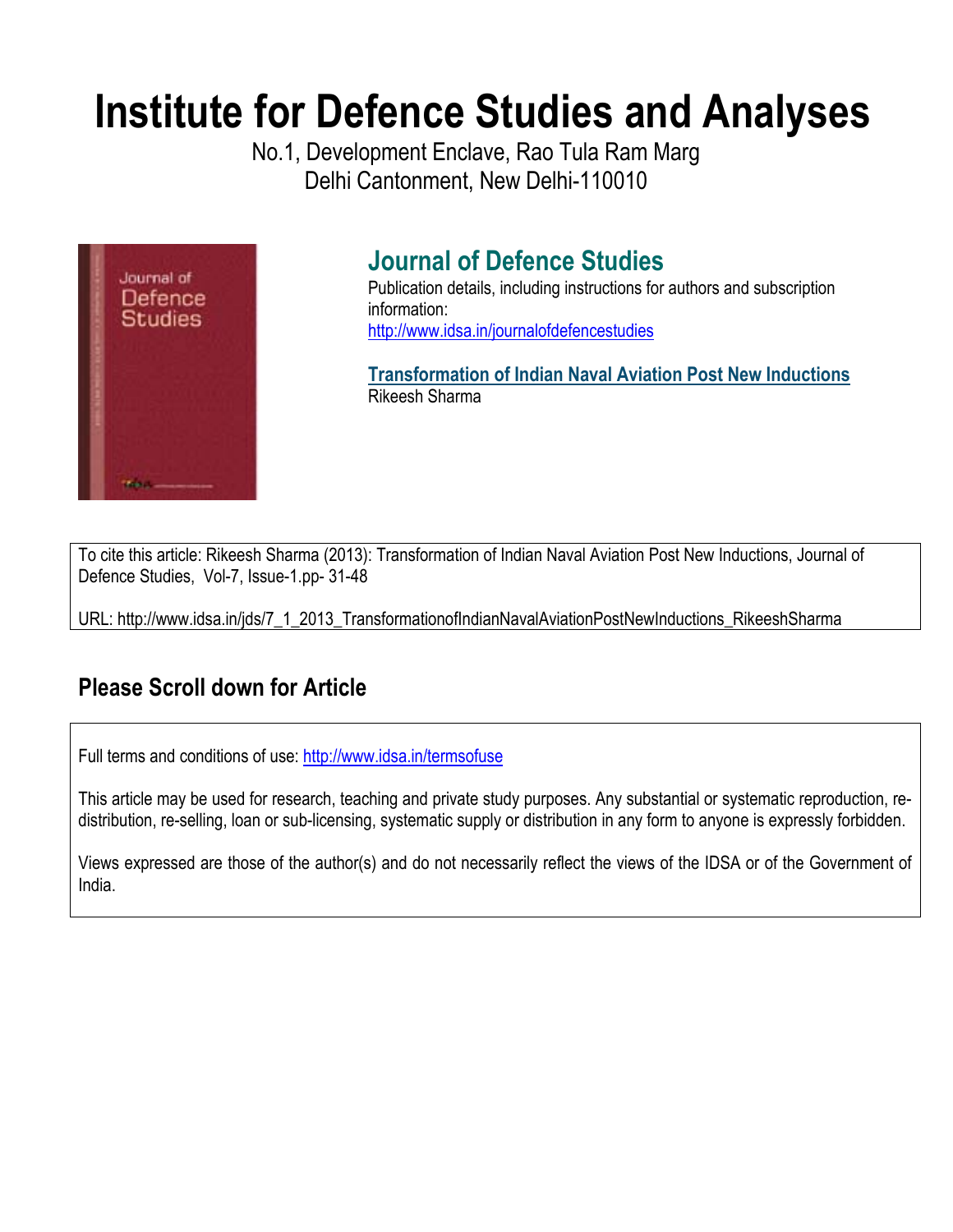### Transformation of Indian Naval Aviation Post New Inductions

#### *Rikeesh Sharma*\*

*The need for credible surveillance over the high seas forms the bedrock and foundation of infallible maritime security, and Maritime Reconnaissance (MR) is the basic input for any successful maritime operation. For the last two decades, Indian naval aviation assets have been dependant on the Ilyushin (IL), the Tuplov (TU) aircraft, the Kamov (KM) 31 and Unmanned Aerial Vehicles (UAVs). The Fleet Air Defence has also received a fillip by the induction of the MIG 29Ks. At the same time, the need for Long Range Maritime Reconnaissance (LRMR) tasking has taken a giant leap forward with the Indian Ocean becoming a common operational ground and a global common for numerous navies. The Indian Navy is looking ahead to work out an asset acquisition plan commensurate with the myriad challenges envisaged in providing maritime security to the nation. This article discusses these acquisitions and showcases their contribution in the broader context of the Navy's maritime strategic aim towards provision of maritime security.*

#### **INTRODUCTION**

Some of the most demanding tasks in naval aviation are to be found in large multi engine aircraft. There is a special satisfaction, not unlike that experienced by the commanding officer of a ship, in directing the efforts of a crew of professionals to accomplish the most challenging mission-MRASW.

Wings—The Challenge

*ISSN 0976-1004 print © 2013 Institute for Defence Studies and Analyses Journal of Defence Studies, Vol. 7, No. 1, January–March 2013, pp. 31–48*



<sup>\*</sup> The author is currently a Research Fellow at the National Maritime Foundation, New Delhi. He can be reached at rikeeshsharma@gmail.com for clarifications.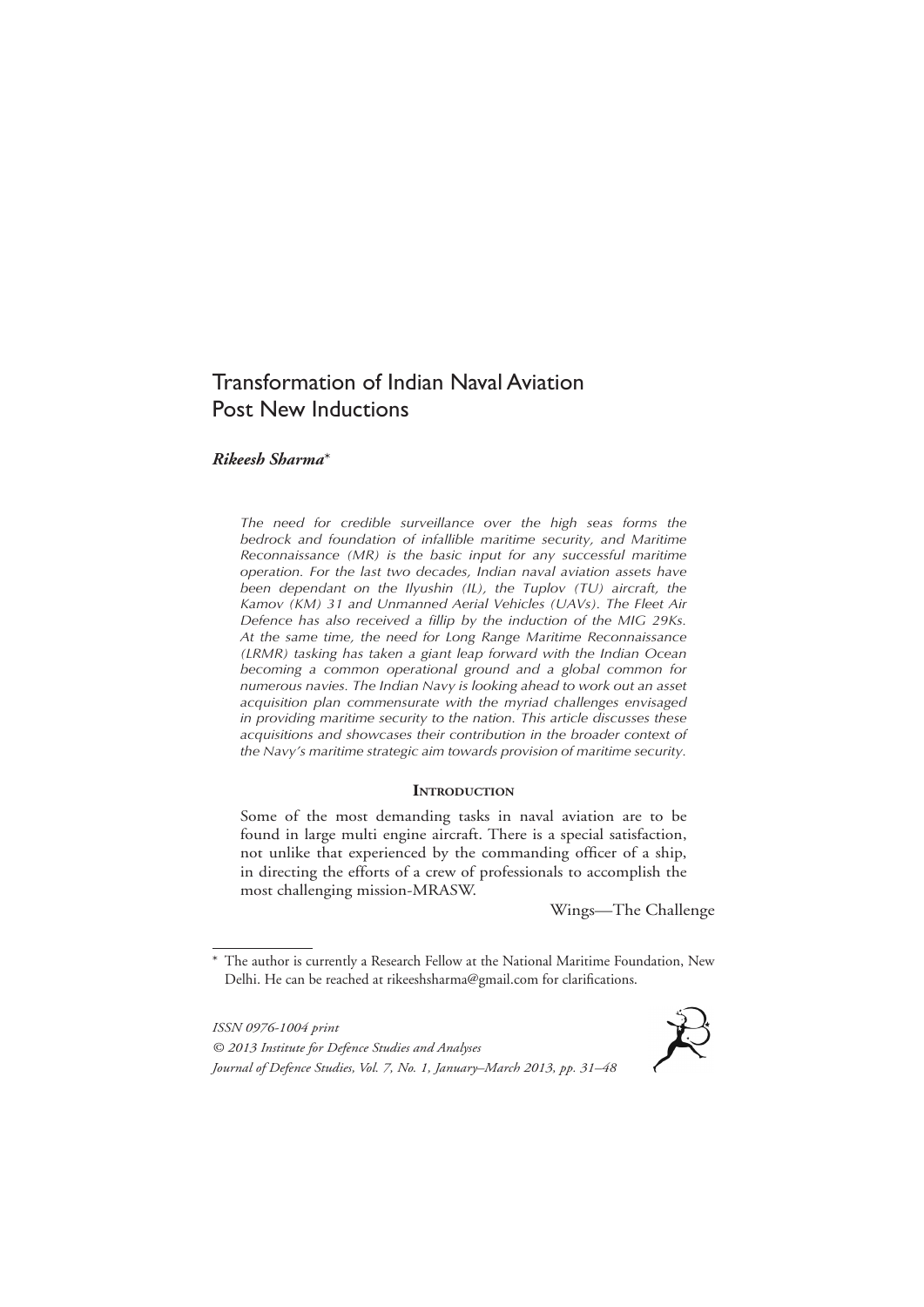The importance of air power in MR and in taking on the enemy sea fleet aerially has been tested to its limit right from World War II. The famous Battle of Midway, fought post the air strikes on Pearl Harbour by Japanese aircraft, also bears testimony to the efficacy of the Fleet Air Arm in countering enemy surface fleets. During the Midway campaign, countless sorties were flown to locate and destroy the Japanese aircraft carriers. The US Navy even managed to launch long-range bombers from their carrier decks to bomb Tokyo and broke the Japanese belief of Japan being an impregnable fortress. The irreparable damage caused to the Japanese Imperial Fleet during the Battle of Midway was 'the most stunning and decisive blow in the history of naval warfare.<sup>11</sup>

The realization that sea supremacy can be established once air threats are ruled out was reinforced during the British Falklands Campaign in 1982. As the British Task Force sailed towards the Islands, the Argentine Navy was well aware that the centre of gravity of the British armada was the Royal Navy aircraft carriers carrying air assets like Sea Harriers and Sea Kings. Well within the range of shore-based Argentine Air Force fighters and bombers, the 20-odd Sea Harriers onboard the carriers had an unenviable task cut out for them to establish air superiority enroute to successful sea denial for the Argentine Navy. All this was in the face of the Argentine armed forces exploiting their ageing SP-2H Maritime Patrol Aircraft (MPA) to successfully track the British armada as it sailed towards the Falklands. However, the lack of suitable assets—submarines, ships or aircraft—did not allow prosecution of the armada at extended ranges. Had the SP-2H Neptune been armed with Anti-Ship Missiles (ASM), like the current breed of MPAs, the outcome of the Falkland war could have well been different. In fact, the Argentine MPA had to be withdrawn from the campaign midway due to airframe attrition, which further handicapped Argentine operations, reiterating the importance of the aerial force multiplier for the fleet.

While the Sea Harriers did a laudable job in taking on the Super Etenards, the A-4 Skyhawks, IAI Daggers, Canberras and Mirage IIIs that the Argentines flew against them, the lack of an air early warning aircraft and an MPA on the British side too buttressed the case of the MPA in fleet support. The MPA is an asset to the Fleet Commander as it can extend the reconnaissance/detection capability of the fleet manifold in all directions. If stationed along the anticipated threat axis, the MPA could actually allow the Fleet Commander to detect and track inbound air raids in real time. This functionality also correlates with the need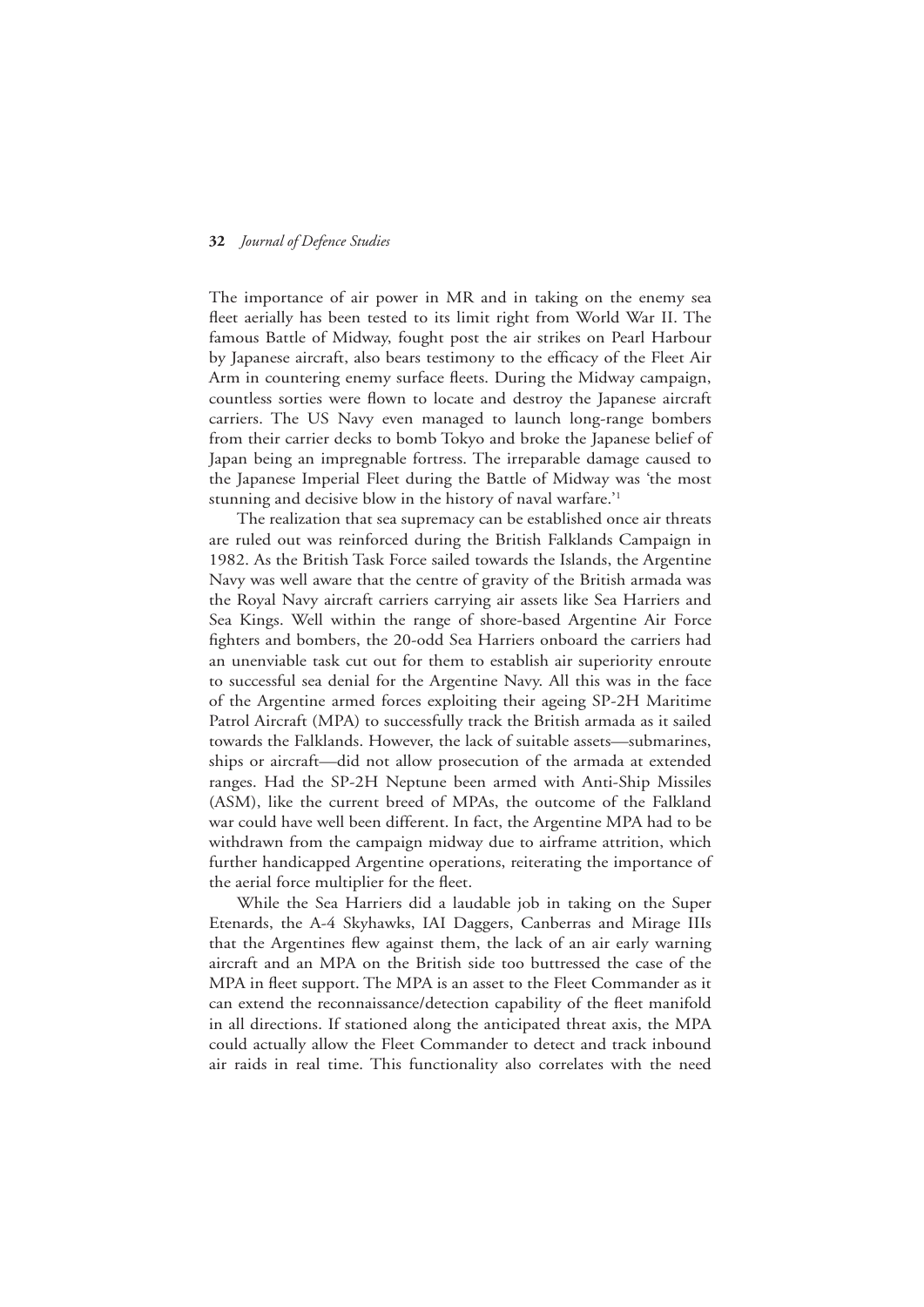for credible surveillance over the high seas in the present geo-political scenario, which forms the bedrock and foundation of infallible maritime security.

Maritime reconnaissance is the basic input for any successful maritime operation and, needless to say, needs to be carried out diligently. For maritime forces to carry out their missions effectively, it is essential that the capability to monitor and gather maritime information in the assigned Area of Responsibility should remain readily available at all times. This real-time information can be gathered through a plethora of platforms like Space-based systems, long-range MPA, ship-borne systems, Airborne Early Warning (AEW) radars, Electronic Support Measures (ESM), UAVs, and various maritime and intelligence agencies.

For the last two decades, the momentous task of carrying out longrange reconnaissance over the high seas by Indian naval aviation assets has been met relentlessly by the Ilyushin (IL) and Tuplov (TU) aircraft. At the same time, the need for LRMR tasking has taken a giant leap forward with the Indian Ocean becoming a common operational ground and a global common for numerous navies. This has per force necessitated a look ahead for the Indian Navy to work out an asset acquisition plan commensurate with the myriad challenges envisaged in providing maritime security to the nation.

While the Indian Navy has augmented reconnaissance capabilities for the fleet by the induction of the Kamov (KM) 31 and the UAVs, Fleet Air Defence has also received a fillip by the induction of the MIG 29Ks and the soon-to-be-inducted Vikramaditya, their mother ship. Further, the fitment of the Sea Dragon Mission Suite on the erstwhile IL 38 post Mid-life Update has ensured that the platform will remain a potent force well into the twenty-first century. Similarly, with the TU 142M also reaching the end of their operational life, the Navy has contracted for 12 (eight plus option for four) P8I aircraft to replace the ageing LRMR aircraft.

I will now briefly discuss these acquisitions and showcase their contribution in the broader context of the Indian Navy's maritime strategic aim towards provision of maritime security.

#### **IL 38SD2**

The Ilyushin IL 38 is a long-range maritime patrol and anti-submarine aircraft designed by the Russia-based Ilyushin Aviation Complex.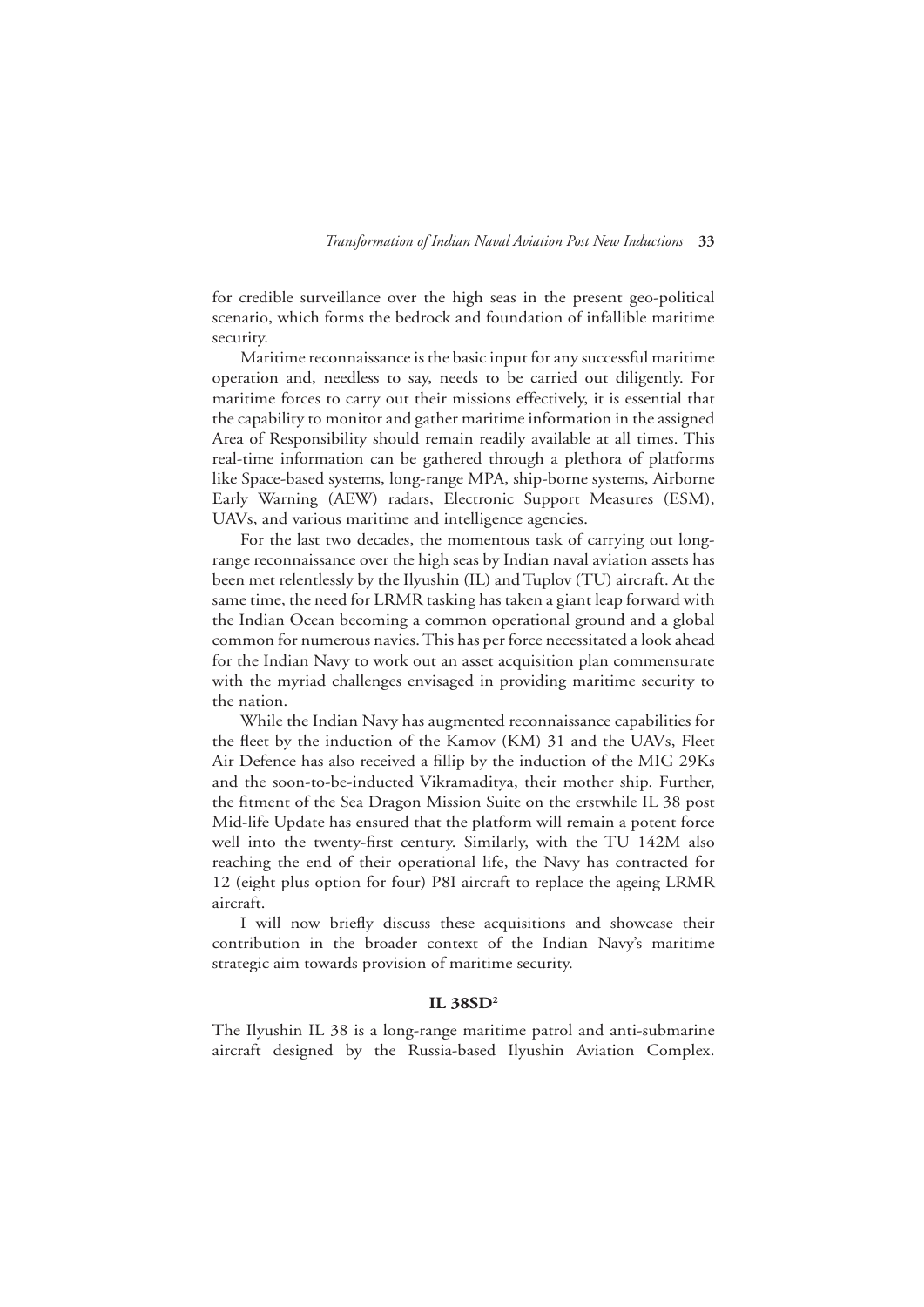Having evolved from the Ilyushin IL 18 turboprop transport aircraft, the IL 38 can be deployed in surveillance, search and rescue, maritime reconnaissance, and anti-submarine warfare operations. The aircraft can detect and intercept surface vessels and submarines, and its latest avatar is the IL 38SD boasting of the Sea Dragon (SD), a state-of-the-art mission system.

While Long Range Maritime Reconnaissance and Patrol (LRMP) in distant areas is the primary role of the IL 38SD, the aircraft can also be employed in the following roles:

- (a) *ASV Role:* The aircraft is capable of launching Kh 35 Air to Surface Missiles to prosecute enemy surface combatants in the Anti-Surface Vessel role.
- (b) *Search and Rescue:* The IL 38 aircraft is capable of dropping indigenous Rakshak life rafts to aid survivors from distressed surface vessels at sea. These rafts carry basic rations and can provide safety to survivors when dropped by the aircraft into the sea.
- (c) *Limited Intensity Maritime Operations (LIMO):* In the present day scenario, the likelihood of participation of the Indian Navy in LIMO is very high. These operations are likely to be in the littorals, coastal regions and hinterlands. With the availability of features like the Synthetic Aperture Radar in SD1 (Sea Dragon 1), IR (Infra Red) and LLTV (Low Light Television) in SD5 and SD6 ESM (Sea Dragon 6 Electronic Support Measures), the IL 38SD can be deployed for search of hidden boats, personnel and even small war vessels in creeks and deltas.

These missions are facilitated in view of the following automated search and patrol mission capabilities available onboard:

- (a) Accurate navigation
- (b) Ability to track multiple targets
- (c) Positive identification of targets
- (d) Surface plot transfer
- (e) Computerized weapon release
- (f) Over the Horizon Targeting
- (g) Strike homing
- (h) Air-sub co-operation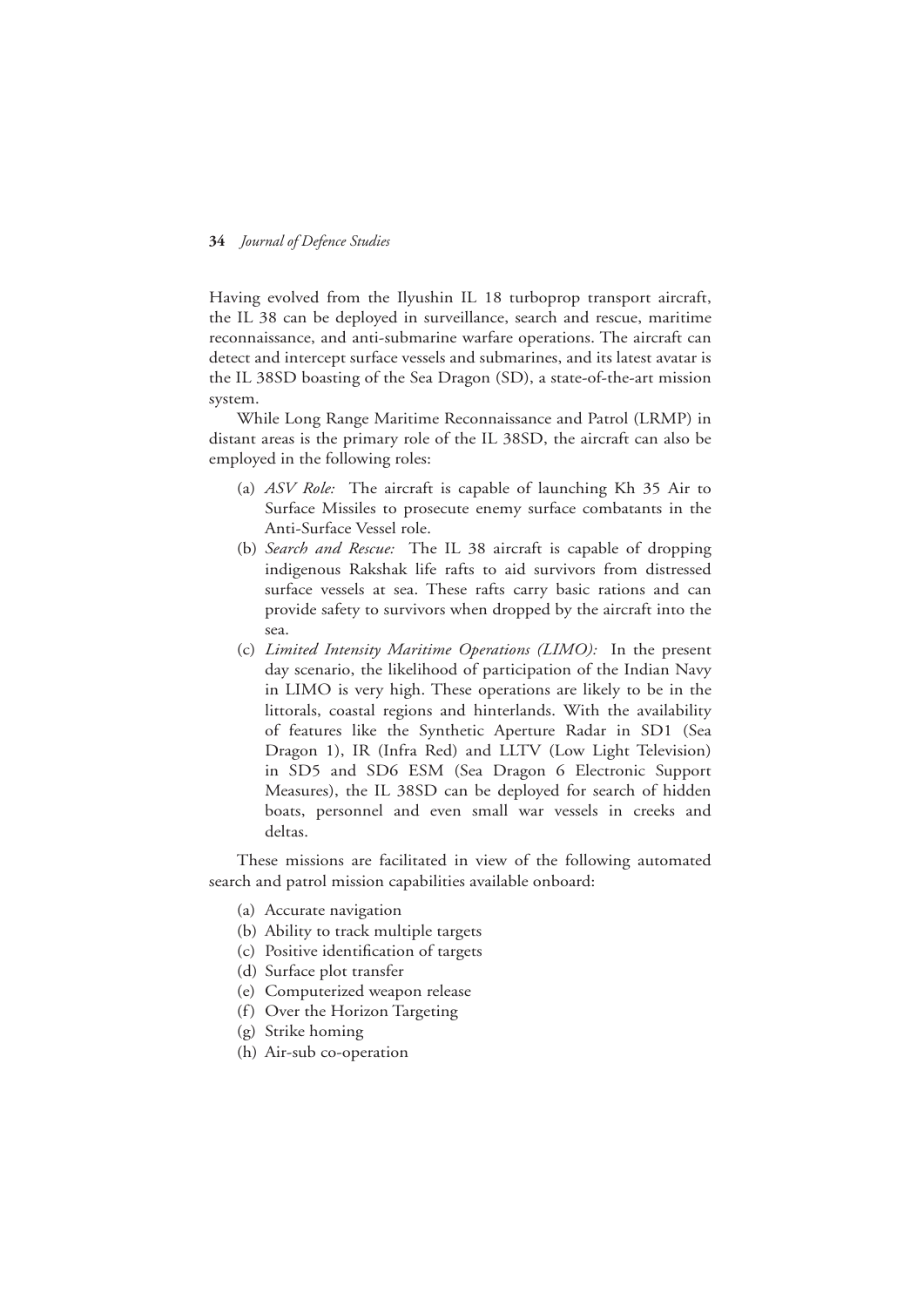The various sensor packages which enable the IL 38SD to accomplish all these mission requirements comprise the Sea Dragon Mission Suite (SDMS). The new fully digital mission system comprises high-resolution radar, under water acoustic processors, a magnetometer, computerized data busbars with integrated displays, thermal and infrared sensor imaging sub-system, an Electronic Intelligence (ELINT) system, and indigenous retro-fitments to enhance the overall potency of this aerial platform. The aircraft is also fitted with internal weapon cargo bays in the fuselage belly to carry torpedoes, PLAB 250 free-fall bombs, and various sonobuoys. The anti-ship missiles are carried under slung on the wings.

The following paragraphs discuss the various components comprising the entire sensor and weapon package fitted on board the aircraft.

#### **Radar (SD1)**

The SD1 Radar System is a multi-functional coherent phased array radar system, which can provide surface radar coverage, track multiple surface targets, snorting submarines and missiles, carry out Land Installation Mapping (LIM) for surveillance of shore installations, and build up Synthetic Aperture Radar (SAR) images of land/coast, and, finally, provide target imaging through Inverse Synthetic Aperture Radar (ISAR).

#### **Radio Sonic System (SD2)**

The SD2 Radio Sonic System is designed for processing and display of Hydro Acoustic Information (HAI) received from sonobuoys for the purpose of searching and tracking submarines and generating hydrological details of the area.

#### **Magnetometric System (SD3)**

The SD3 Magneto Metric System is designed for submarine search and tracking through the principle of Magnetic Anomaly Detection (MAD), by measuring the magnetic field of a dived submarine against the earth's magnetic field in the area of operations.

#### **Control Computer System (SD4)**

The SD4 Control Computer System (CCS) is intended for control over the components of the Sea Dragon Mission Suite (SDMS), for managing the data interchange between SDMS systems via Multiplex Data Buses (MDB), for processing and displaying the data coming from the SDMS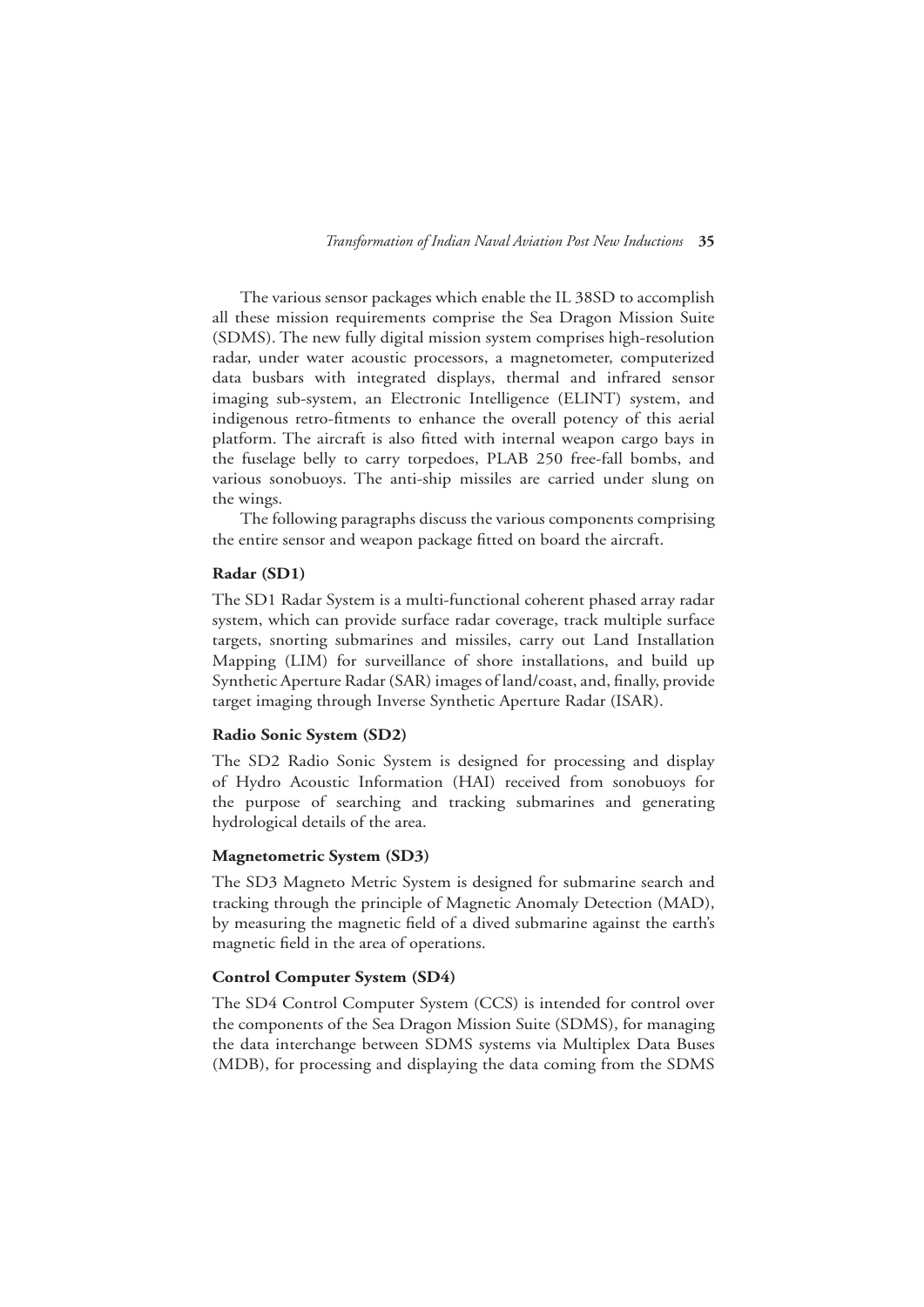systems, for checking the SDMS for serviceability in flight and on the ground as well as for providing interaction between the SDMS and the IL 38SD aircraft avionics.

#### **Infrared Television System (SD5)**

The SD5 Infrared Television System (IRTV) is designed for both day and night surveillance of the sea surface within visible and infrared spectrum intervals to detect and identify surface objects.

#### **SD6 ESM System and Radar Finger Printing System (RFPS)**

The SD6 Electronic Reconnaissance System is designed for detection, direction finding, and measurement of parameters and identification of all intercepted electromagnetic emissions in tandem with the RFPS facility.

#### **Trigun (AIS-MDA-Hurricane)**

The fitment of Trigun (AIS-MDA-Hurricane) has enabled the IL 38SD to undertake Network Centric Operations by improving Battle Space Awareness and informed decision-making. The Maritime Domain Awareness (MDA) is interfaced with a host of onboard systems which include Global Positioning System (GPS), Automated Identification System (AIS)and High Frequency (HF) communication sets through Hurricane Interface Box (HIB) thereby enabling collation, display and real-time transmission of information about the maritime domain in the vicinity of the unit. AIS data comparison onboard the aircraft helps sanitize the plot and instantaneous data transmission also updates it at the Maritime Operations Centres (MOC) of the Navy.

#### **The Genesis of the P8I3**

Coming on to the next giant leap for the Indian Navy, the P8I is a logical technology step up from the older P3C Orions, and puts the strategic India-US partnership in its correct perspective. The new Boeing P8I aircraft is based on the 737-800 Next-Generation line and is a combination of 737-800 and 900 series components and performance characteristics. Being an aircraft which is a standard commercial offering the Boeing P8I shares considerable commonality with the Next-Generation fleet, with the avionics and navigation equipment on the P8I being the same as those of the 737-800 series.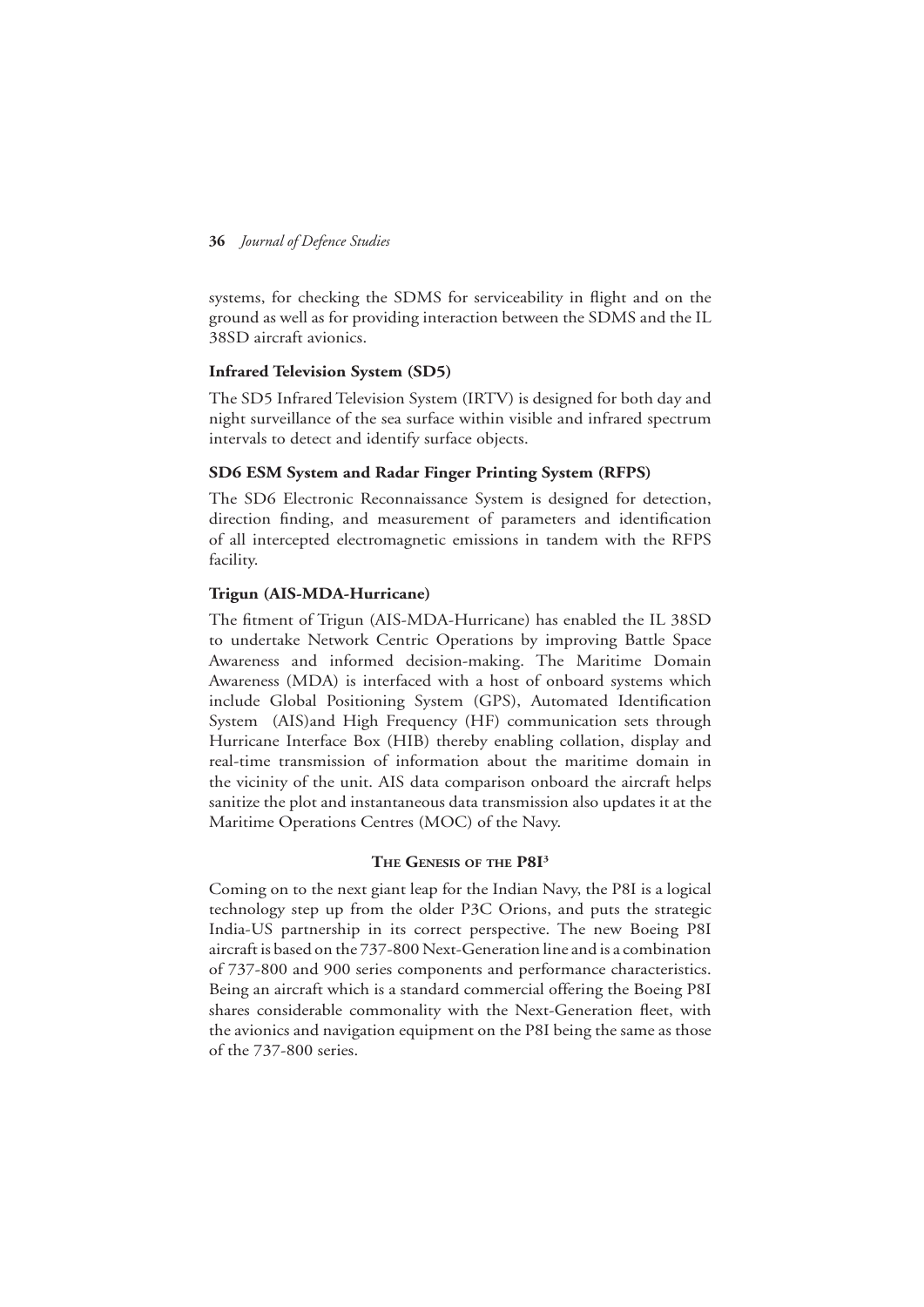There are a few structural modifications which change the normal Boeing 737 into a potent P8I. The major features are provision of wing weapon pylons and a weapons bay with bi-folding doors, which is capable of carrying torpedoes or depth bombs. Additional antennas for enhanced communication systems and sensors, three pneumatic release sonobuoy launchers in the aft of the aircraft, countermeasures dispensing systems against anti-aircraft missiles, a MAD boom in the tail of the aircraft, the Electro Optic Sensing Head and a completely revamped internal layout form part of the differences list. There are five mission workstations located on the port side of the fuselage with the forward fuselage housing the nose radome and the air-refuelling receptacle. The nose section has a strengthened 737 landing gear and would also house the P8I radar. The centre fuselage would include raked Boeing 737- 900 wing tips which are being further strengthened for additional all up weight.

All these changes would enable the P8I to support the Indian Navy realize its vision of utilizing cutting-edge technology on aviation platforms to provide maritime security. Consequently, the operations which this new LRMR MPA could be tasked for can include the following.

- (a) As a defensive role platform:
	- (i) The P8I offers defensive assurance by controlling the seas, maintaining a forward presence and providing networked intelligence. This tenet is the area in which the P8I capabilities will be most utilized.
	- (ii) LRMR, Anti-Submarine Warfare (ASW) and Anti-Surface Vessel strike (ASV) missions all support this objective by enhancing sea and littoral control.
	- (iii) The reconnaissance of maritime areas requires the P8I to gather, process and disseminate vast amounts of data. The P8I provides these capabilities through a fully-integrated and open architecture mission system.
	- (iv) In addition to onboard sensors, the P8I is interoperable with other manned/unmanned platforms, effectively extending its set of capabilities and reach.
	- (v) P8I is an integral asset to support the projection of defensive assurance with an increased surge capability from home bases and forward deployment sites.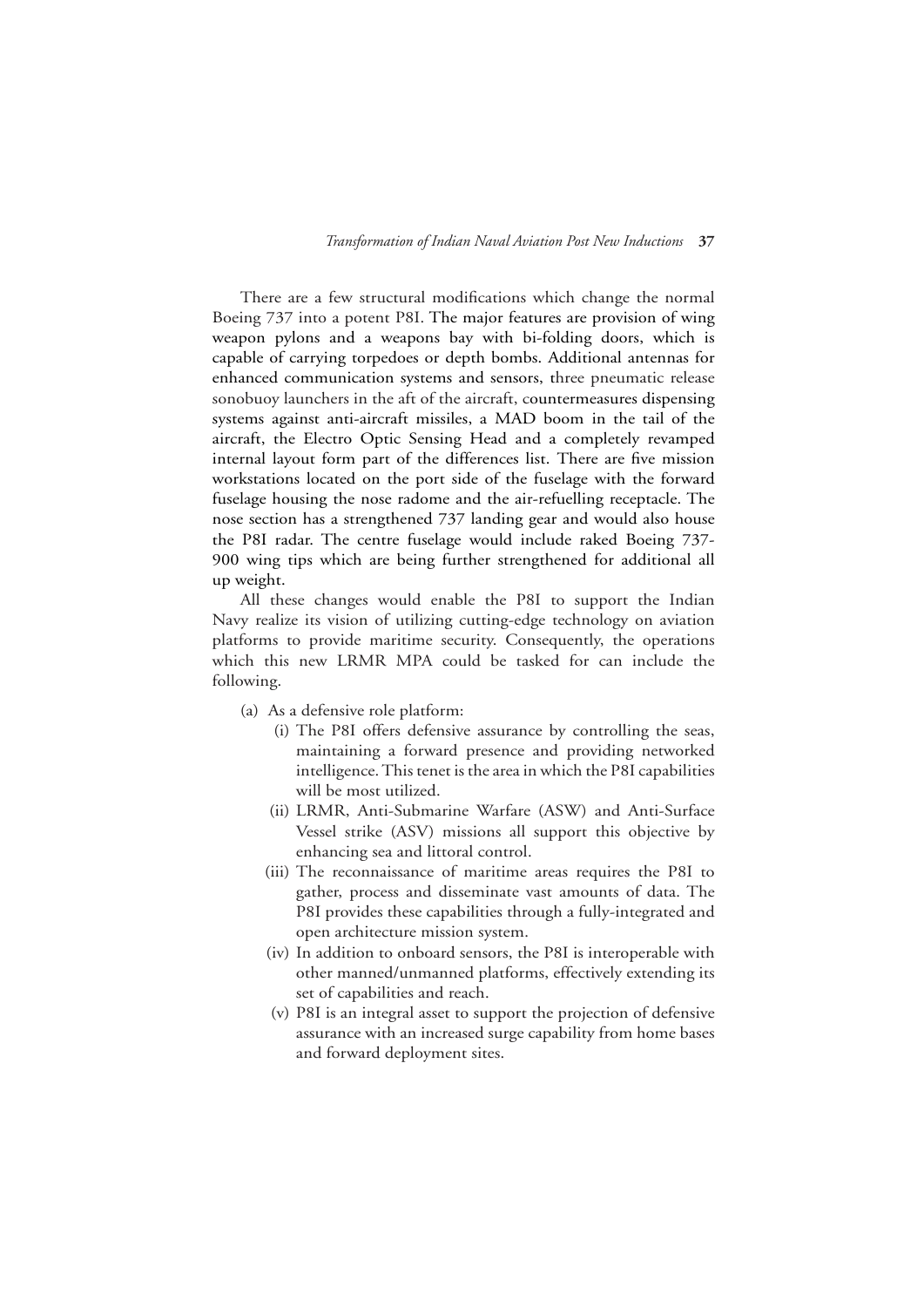- (b) As an offensive role platform:
	- (i) P8I offers precise and persistent offensive power through ASMs to exert direct, decisive and sustained influence.
	- (ii) The sensors and sub-systems that ensure success in ASW and ASV missions also enable the P8I to provide persistent intelligence, surveillance and reconnaissance, time-sensitive strike and information dominance.
	- (iii) The P8I will prove to be a highly effective surveillance asset with the employment of Synthetic Aperture Radar/Inverse Synthetic Aperture Radar (SAR/ISAR), Electronic Support Measures (ESM), a robust self-protection suite and track management capabilities.
	- (iv) The P8I's extensive communication suite ensures interoperability with joint platforms and ground units.
	- (v) It also serves as a long-dwell asset, capable of providing time-sensitive targeting data and delivering ordinance with devastating accuracy and power.

#### **The P8I Mission System: Operational Concepts and Advantages**

The P8I mission system is designed, first and foremost, to enable it to be the one of the most advanced ASW and ASV platforms for maritime dominance. An open, modular, and integrated architecture enables a multi-mission capability that allows this platform to excel in all required mission fields in support of joint forces, or to have the flexibility to operate in an autonomous role well in advance of other forces. In addition, the open architecture would imply easier upgrades and additions in the future.

The sensor suite of the MPA is designed to maximize performance for ASW and ASV, and provide the capability to accomplish its other primary and secondary mission areas. Some mission areas require the P8I to gather, process, manage, and disseminate tremendous amount of data. To do this, the Mission Computing and Display System's (MCDS) ample computing, storage and data transfer capability aids the crew to manage these resources with little effort. Within the core of the system, an impressive array of vital mission planning and analysis functions are programmed to aid the crew in the execution of their diverse missions.

The advanced communication suite of the P8I meets the requirement of executing operations and information exchange simultaneously. The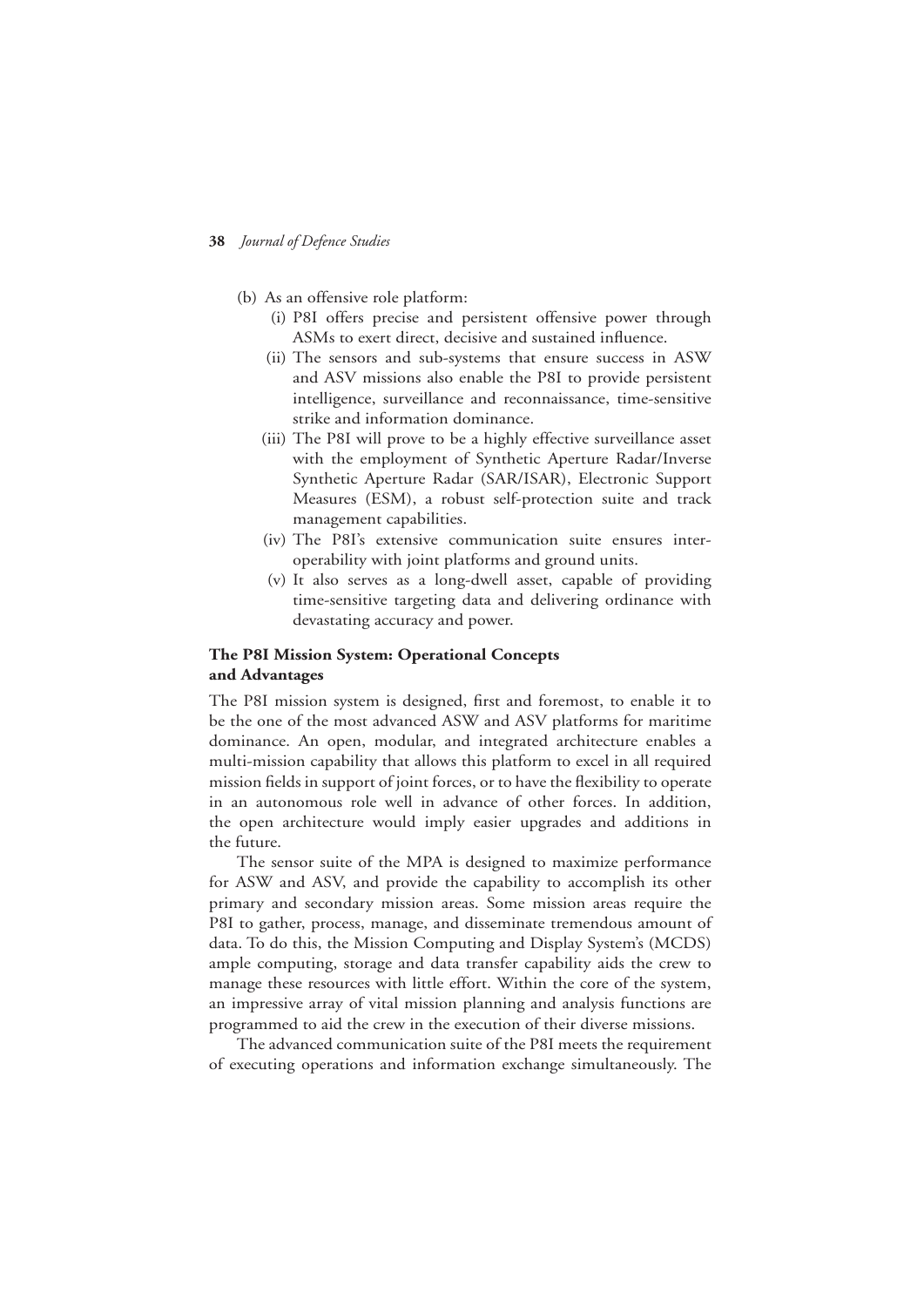combination of sensor processing and robust communication makes the P8I a vital node in the network-centric Indian Navy of tomorrow. During ASW operations, the P8I is expected to conduct a multi-sensor prosecution led by its acoustic processing capability and supported by periscope detection functions of the radar, improved capabilities of its next-generation MAD system, and a highly accurate ESM system. For ASV operations, the P8I radar suite would serve as the primary search sensor, supported by its ISAR function, the ESM suite and Electro Optics for target identification and intelligence gathering.

#### **Mission Capabilities**

The P8I is expected to have sufficient time on task for ASW missions far out at sea without re-fuelling in a HI-LO-HI (High altitude ingress to operational area, Low altitude flight in operational area and High altitude egress from operational area) profile. The aircraft can operate at high subsonic speeds and altitudes which would allow for weather avoidance, threat evasion and better sensor performance. Additionally, low-level flight can be performed at the slow patrol speeds required to release sonobuoys and weapons. Adding to the advantages are the high-bypass engines of the P8I which allow fuel efficiency as good as that of a turbo-prop, even at low altitudes.

Another principal advantage of the P8I over existing maritime aircraft is its transit speed. Its higher transit speed also allows the P8I to enjoy a significant advantage in the fuel versus distance covered ratio, resulting in improved time on task at longer distances.

#### **Role Equipment**

An integrated and composite mission suite, quite on the lines of the SDMS on the IL 38SD comprising various sensors and role equipment, has been designed for the P8I. Looking at the vast multitude of functions envisaged in a multi-tasking role with numerous mission spin-offs by the P8I, the Mission Suite includes:

- (a) The Maritime Patrol Radar (MPR)
- (b) Sonic System
- (c) Magnetic Anomaly Detector (MAD)
- (d) Electronic Support Measures (ESM)
- (e) Electro Optical Device/Forward Looking Infra Red
- (f) Missile Approach Warning System (MAWS)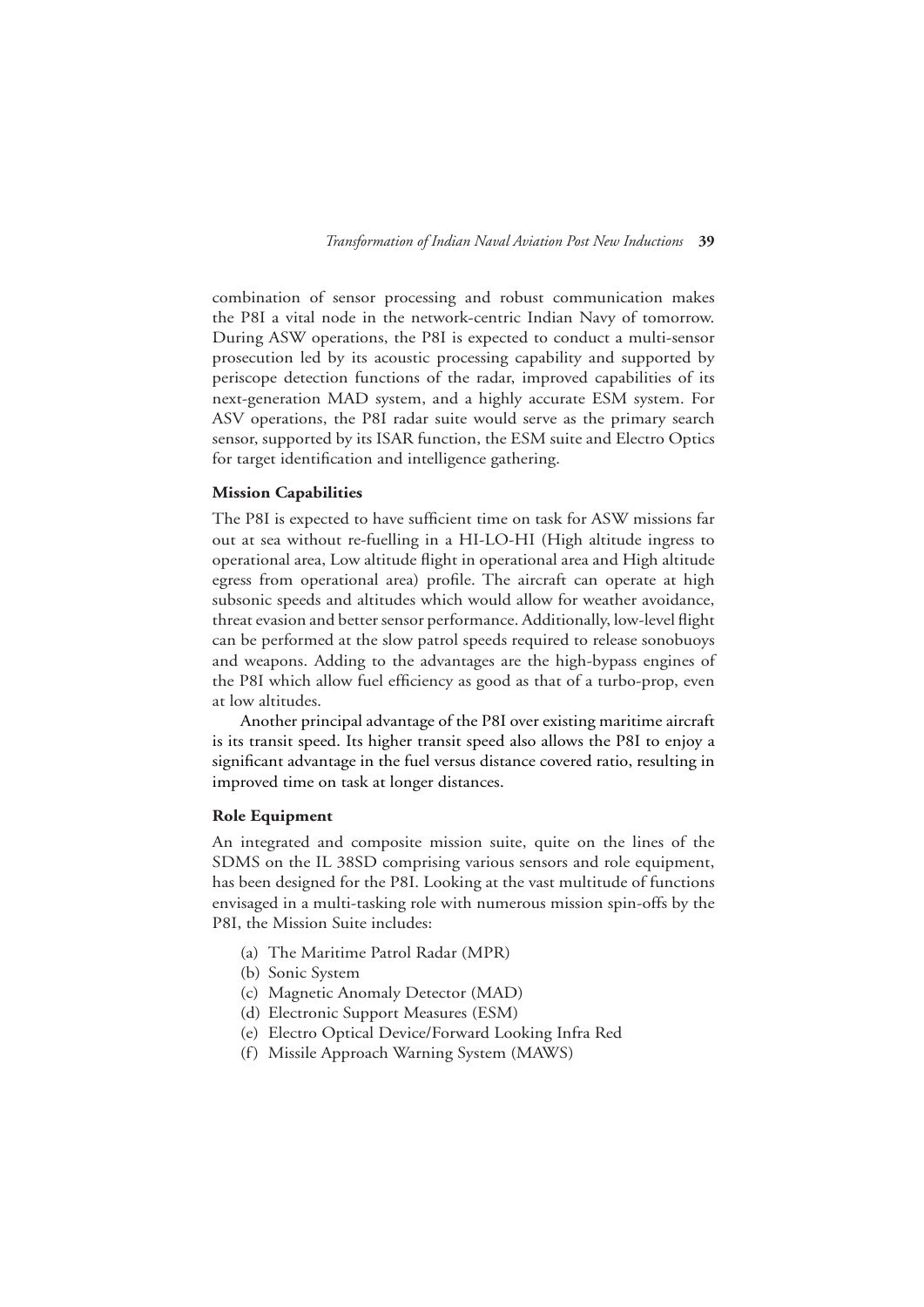- (g) Air Deployable Chaff and IR Flares
- (h) Integrated Data Link
- (i) Armament Package

#### **KM 31 and UAVs**

Fleet Air Early Warning got a shot in the arm with the induction of the Kamov 31 helicopters. Carried onboard the new stealth frigates of the Indian Navy, this helicopter is intended for long-range detection of air targets at all altitudes, ships, their tracking, and automatic transmission of their data to the command posts through a dedicated system. The helicopter has considerably increased the combat mission efficiency of the ships by providing them timely information about the position of the ships, fixed-wing aircraft and combat helicopters of the enemy force. In addition, the helicopter is also capable of carrying out Over the Horizon Targeting (OTHT) of enemy ships and vectoring of strikes by own aircraft.

Similarly, the induction of the UAVs has also been a huge success vis-à-vis intelligence gathering and maritime surveillance. The large loiter time of the UAV and her ability to take high-resolution pictures to support her radar pickups is an added plus point for the Fleet Commander. ELINT and Communication Intelligence (COMINT) facilities accord greater snooping prowess to these sentinels of the seas in the same manner as the LLTV and the Forward Looking Infra Red (FLIR) accord reconnaissance details and Battle Damage Assessment (BDA). The only operational limitations for the UAVs are weather, air space management and communication ranges with their control stations.

Future acquisitions in the UAV field for the Indian Navy ought to look for the utilization of armed UAVs or drones to prosecute inimical targets. Their acquisition and deployment would help cut down on the lead time between target detection, attack preparation process (targeting), and the actual execution of the attack. The advantage of having armed UAVs will give the Indian Navy an improved 'deadly persistence' capability, with the UAVs flying over a combat area night and day waiting for a target to present itself, complementing piloted strike aircraft. The weapons repertoire could cut a wide swath from Air to Air Missiles (AAMs) to Air to Ground (AGMs) to High-speed Anti Radiation Missiles (HARMs) and bombs for role diversity, and operations from aircraft carriers would further add to their overall lethality and utility.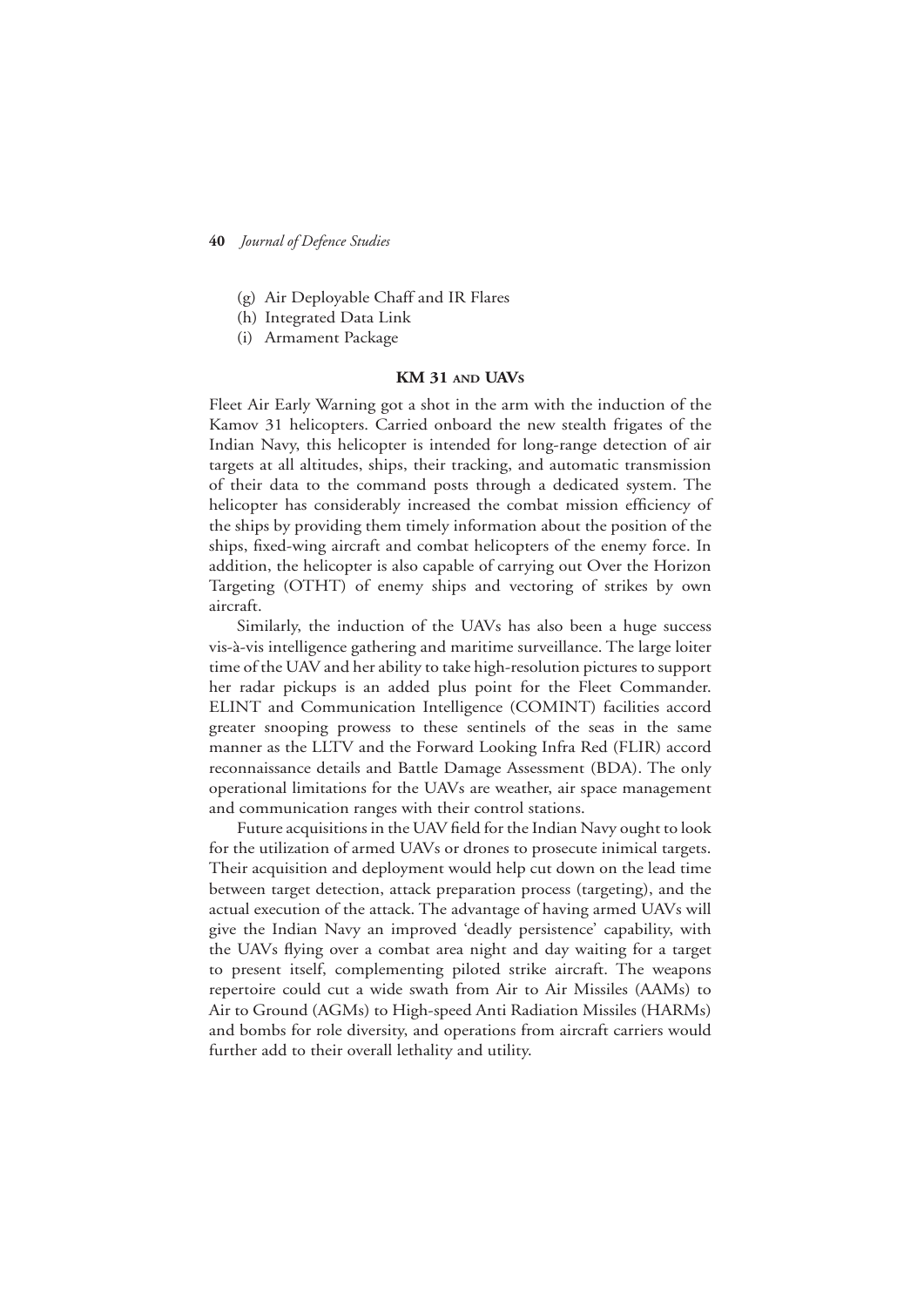#### **MIG 29K**

The Mikoyan MiG-29K is an all-weather carrier-based multi-role fighter aircraft developed by the Mikoyan design bureau in Moscow, Russia, and was developed in the late 1980s from the MiG-29M. The MIG-29K has features such as a multi-function radar and several new cockpit displays; the adoption of HOTAS (Hands-On-Throttle-And-Stick) controls; the integration of RVV-AE air-to-air missiles, along with missiles for antiship and anti-radar operations; and several ground/strike precisionguided weapons.

The aircraft has an enlarged and folding wing, a reinforced undercarriage and arrester hook, and a corrosion-protected reinforced fuselage for operations from an aircraft carrier. The MIG 29K could also offer a solution to the problem of a lack of aircraft carrier-based Airborne Warning and Aircraft Control System (AWACS) platform through further development of a dual-seat MiG-29KUB. The MiG-29KUB could increase its functions in areas such as electronic warfare by providing encrypted data links to permit networking of multiple MiG-29KUB aircraft for AEW coverage and long-range interdiction while carrying out Fleet Air Defence and surface attacks, both on water and land. They could also work in tandem with the naval light combat aircraft (LCA), once inducted, to provide layered air defence from far to near in an endeavour to safeguard the Fleet Air Space.

#### **LCA (Navy)**

The need of an indigenous combat aircraft was realized for two main reasons. The principal reason was the requirement to develop a replacement aircraft for the MiG-21 fighters of the Indian Air Force and the Sea Harriers of the Indian Navy. The LCA Navy has twin and singleseat carrier-capable variants and they are slated for deployment on the INS Vikramaditya as well as the Vikrant class aircraft carrier. The LCA Navy will be equipped for carrier operation with Short Take-Off But Arrested Recovery (STOBAR) system with strengthened airframe and landing gear, and a drooped nose for better cockpit vision. The LCA programme's other main objective was to advance India's domestic aerospace industry by not only producing aircraft but also by building a local industry capable of creating state-of-the-art products with commercial spin-offs for a global market.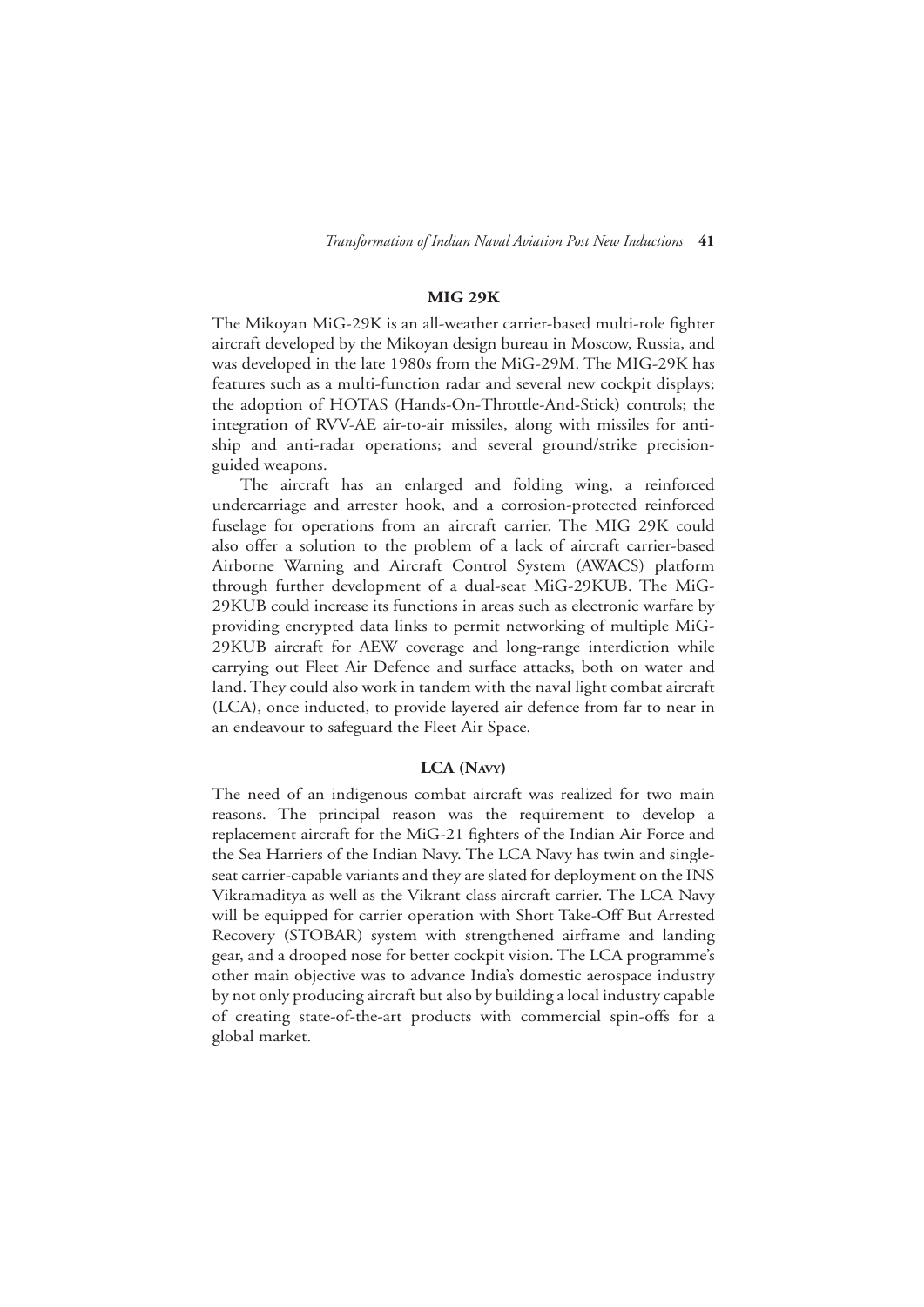The LCA design was finalized in 1990 as a small tail-less delta winged machine with relaxed static stability (RSS) to enhance manoeuvrability performance. Named Tejas, the aircraft has a delta wing configuration, with no tailplane or foreplane, and features a single vertical fin. The aircraft is an amalgamation of integrated technologies such as flyby-wire flight control systems, advanced digital cockpit, multi-mode radar, integrated digital avionics systems, advanced composite material structures, and a flat-rated engine. Additionally, the Tejas is designed with 'relaxed static stability' for enhanced manoeuvrability and the flexibility of this design allows for a variety of guided air-to-surface and anti-shipping weapons to be integrated for multiple roles and accords multi-mission capabilities.

A Night Vision Goggles (NVG) compatible 'glass cockpit' dominated by a Council for Scientific and Industrial Research-Central Scientific Instruments Organization (CSIR-CSIO) developed indigenous Head-Up Display (HUD), three 5 inch by 5 inch Multi-Function Displays (MFD), two Smart Standby Display Units (SSDU), a 'get-you-home' panel providing the pilot with essential flight information in case of an emergency, an Elbit-furnished DASH Helmet-Mounted Display and Sight (HMDS), and HOTAS controls reduce pilot workload and increase situational awareness by allowing the pilot to access navigation and weapon-aiming information with minimal 'head down' time in the cockpit.

A Ring Laser Gyro based Inertial Navigation System provides accurate navigation guidance to the pilot. Other navigation aids include a GPS with the usual avionics suite of an Instrument Landing System (ILS) and a Ground Proximity Warning System (GPWS) based on the Terrain Referenced Navigation (TRN) system. Threat detection methods include a Radar Warning Receiver (RWR) and a Laser Warning Receiver (LWR). The LCA's self-protection Electronic Warfare (EW) suite is developed by the Defence Avionics Research Establishment (DARE) with support from the Defence Electronics Research Laboratory (DLRL). This EW suite, known as 'Mayavi', includes the RWR, a Missile Approach Warning System (MAWS), a Self-Protection Jammer (SPJ), LWR and a chaff/flare dispenser.

Target acquisition is accomplished through a state-of-the-art coherent pulse-Doppler Multi-Mode radar designed to track 10 targets with simultaneous multiple-target engagement. The target acquisition is also supplemented by a laser designator pod and a FLIR to provide accurate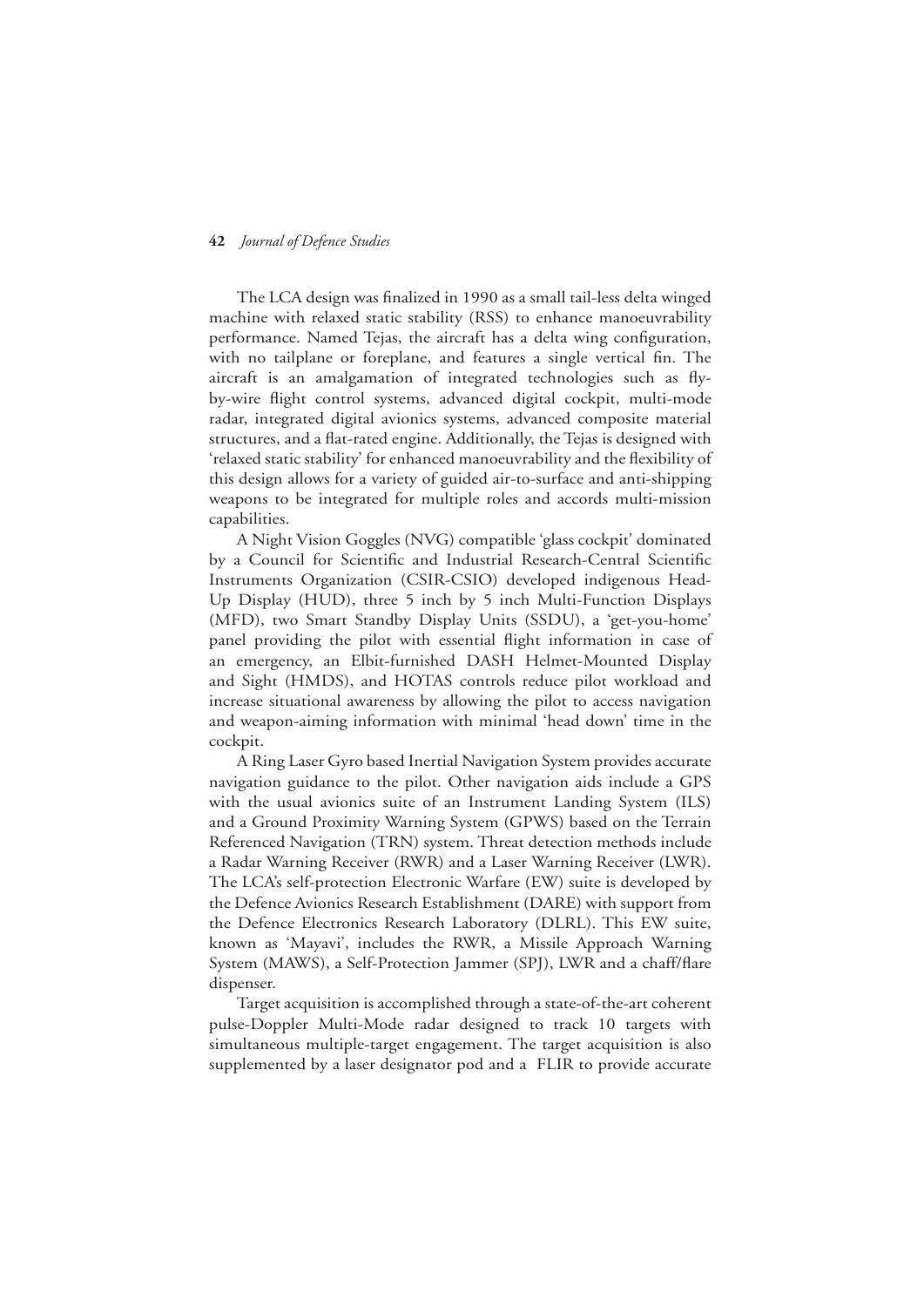target information to enhance kill probability. The LCA also has secure and jam-resistant communication systems such as the IFF transponder/ interrogator, VHF/UHF radios, and air-to-air/air-to-ground datalinks. The ADA Systems Directorate's Integrated Digital Avionics Suite (IDAS) integrates the flight controls, environmental controls, aircraft utilities systems management, stores management system (SMS), etc., on three 1553B buses by a centralized 32-bit, high-throughput mission computer.

The Naval Prototype flew its maiden sortie on 27 April 2012 at Goa and is expected to join service by 2014. Along with the MIG-29s, they are expected to perform a critical role in layered air defence of the Indian Carrier Strike Group (CSG), while performing additional roles, such as like anti-ship strikes, limited aerial reconnaissance, communication link, and aerial photography.

#### **Impact on Naval Operations**

All these strands point to the central motif that the Indian Navy is keeping pace with emerging technology and her aviation inductions are on track. The P8I will be a futuristic LRMP Aircraft and is likely to become the Indian Navy's maritime reconnaissance mainstay along with the IL 38SD. The KM and the MIG-29K too hold promise and are poised to become a formidable team once INS Vikramditya is operationalized, as the Indian CSG will then boast of state-of-the-art eyes, ears and teeth.

On the MR front, the P8I is different from other aircrafts in production today and its impact on naval operations is likely to shape India's maritime security in more ways than one. It is for the first time that the Americans have developed an aircraft which can virtually take-off, fly to the area, carry out search, under take drops of both weapons and stores, and return to base with a pre-programmed mission fed into the MCDS. Even the P3C Orion, with its sensor capability similar to the P8I, does not have this feature. This would also accord greater freedom to the planners, who can now weave in last minute details into the wider tapestry at the base before briefing the crew. Previously, aircraft were launched on intel received much earlier in the strategic timeline.

The technological impact of a robust open architecture of a MIL (Military) standard data busbar, capable of interfacing and overlaying data from the various sensors, would imply easier upgrades and multiple supplier options for the MIG-29K, the IL 38SD and the P8I. The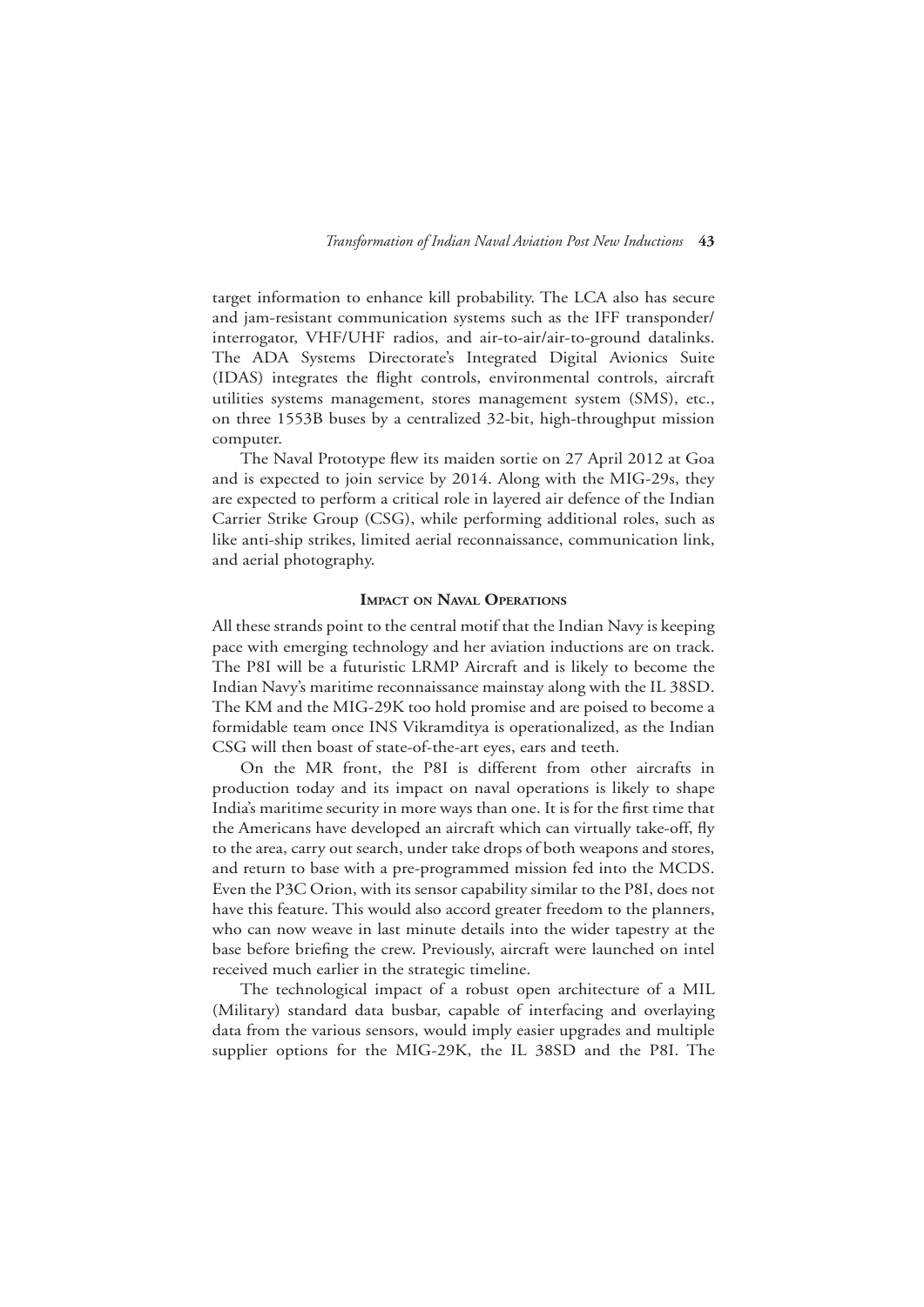mission crew would, therefore, have a complete tactical picture, with the flexibility to operate any sensor from any station on the two MPAs, and would give unmitigated flexibility of operating any combination of sensors depending on the mission.

Faster transit speeds of the P8I would provide smaller areas of uncertainty and increased probability of detection. Greater operating radius and increased time on task allows for more base location options. Further, the P8I, being a derivative of the commercial Boeing 737- 800, has a proven reliability up to 99.97 per cent, making the aircraft available virtually 24×7, 365 days a year with a requirement of limited maintenance support. The Ground Support Equipment (GSE) is standard for the P8I making deployments much simpler with no requisition for AN-32s or IL-76 for load lift requirement. Being part of the Boeing 737 family, the P8I boasts of an existing worldwide operational logistics support system with a large pool of spare parts, worldwide repair capabilities, and the synergies of large commercial and military fleets.

The versatility of the new aviation inductions will allow the aircraft to carry out almost all the missions that any Fleet Commander's wish list would contain. The ability to track and destroy inimical elements at large distances from the fleet would only increase the fleet's strategic deterrence value. The ability of the two MPAs to take on any ASW threat with the availability of a diverse and varied combination of Low Frequency Acquisition and Ranging (LOFAR)/Directional Frequency Analysis and Recording (DIFAR)/Directional Command Activated Sonobuoy System (DICASS) sonobuoys on a single platform provides a wide spectrum of coverage. This will increase the Fleet's distant search and monitoring capability, not just in size of buoy field but in ranges of pick-up as well. These sonobuoys can be remotely controlled pre and post deployment to change the hydrophone depth, channel number and, most importantly, switching on or off the buoy to enhance its life.

All these will have a positive effect on fleet operations and holistically impact naval operations to provide greater maritime strategic gains and security in the IOR and designated areas of operations. The indigenous private sector has also proved to be a boon in the development of systems fitted onboard these new inductions and has successfully married Western and Russian technology, especially on ESM equipment. However,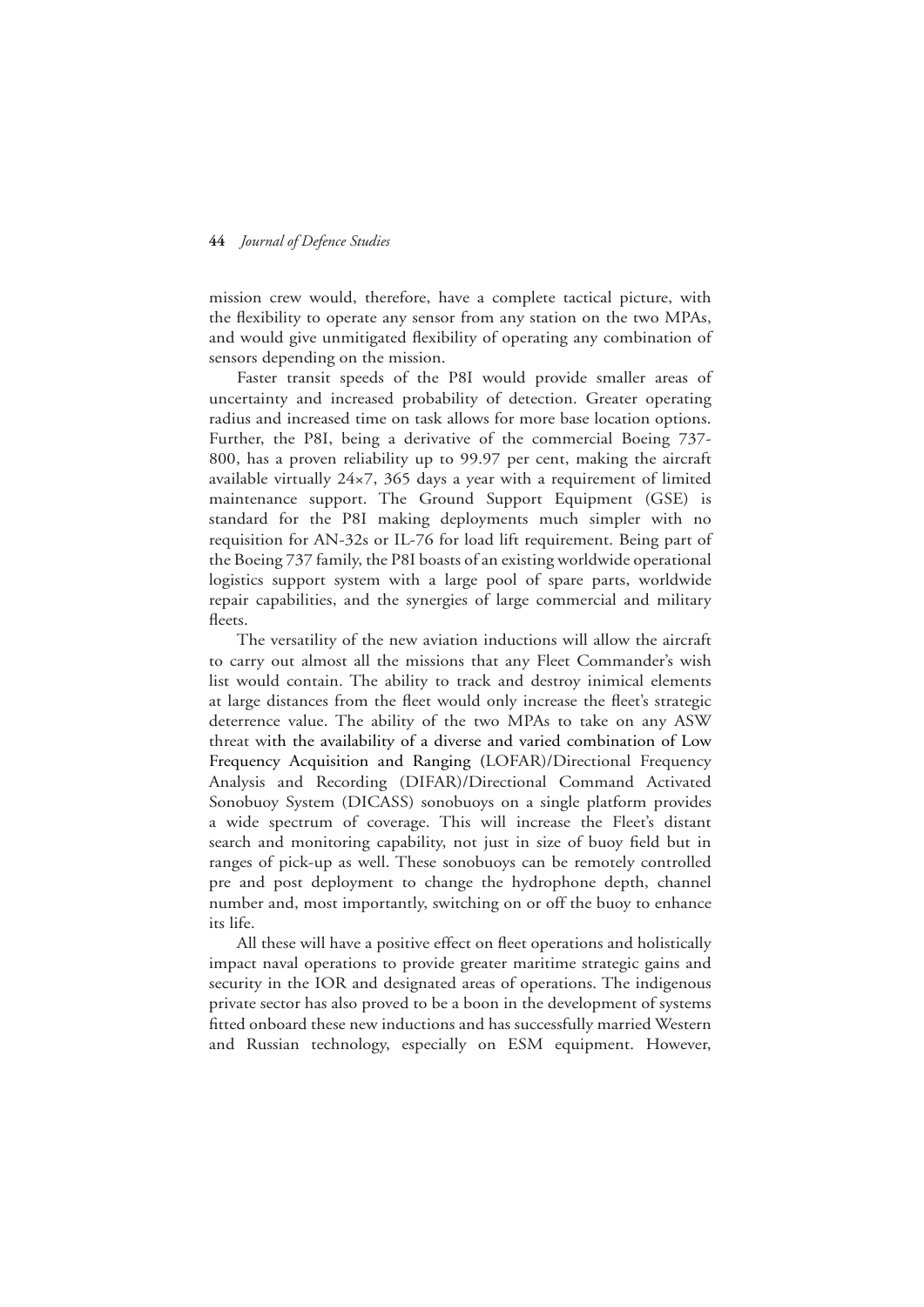requisite infrastructure in the form of laboratories and hangars would need to be given due weightage to ensure longevity of service of the newlyinducted assets. Investment in real-life simulators would be prudent as they would not only save valuable airframe hours and aircraft availability, but would also ensure safe training for aircrew and maintainers without compromising the aircraft.

The Indian Navy would also need to look at the ratio of the number of assets required versus the number of assets held in order to ensure maritime security. Leading navies of the world such as those of the US and Japan hold a ratio of 5:1 for air assets versus surface vessels in order to ensure the security of their maritime areas. Large numbers of air assets would be required for surveillance and ASW in the littoral regions in the IOR and beyond. The Indian Navy would need to build up an enviable inventory for the same to warrant a semblance of security in its areas of interest.

A bigger challenge for the Indian Navy would be the optimum absorption of the new technology which accompanies these new inductions. Six level depth data cards, new maintenance schedules, complex circuitry, advanced avionics, and critical sub-systems are the tip of the iceberg and need a revolution in the current practices followed. Central warehousing, inter-connectivity between the various material organizations to optimise the benefits of equipment commonality do exist intra-Navy, but now will need to be extended to the private sector too as outsourcing and private sector involvement in the defence sector increases. Performance Based Logistics (PBL) yardsticks would need to be applied ruthlessly to arrive at the best alternative and in choosing the right option. A radical mindset change would be required to ensure that the advantages of a new aviation fleet are not frittered away.

Identification of future assets could well afford to take a close look at the V-22 Osprey, an American multi-mission, military, tilt-rotor aircraft with both a Vertical Short Take-off and Landing (VSTOL) and Short Take-off and Landing (STOL) capability. It is designed to combine the functionality of a conventional helicopter with the long-range, highspeed cruise performance of a turboprop aircraft. Most Osprey missions use fixed wing flight 75 per cent or more of the time, reducing wear and tear on the aircraft and reducing operational costs.

The Osprey could be used in an AEW or ASW, or troop-carrying role to improve the capability and reach of the fleet at sea. In terms of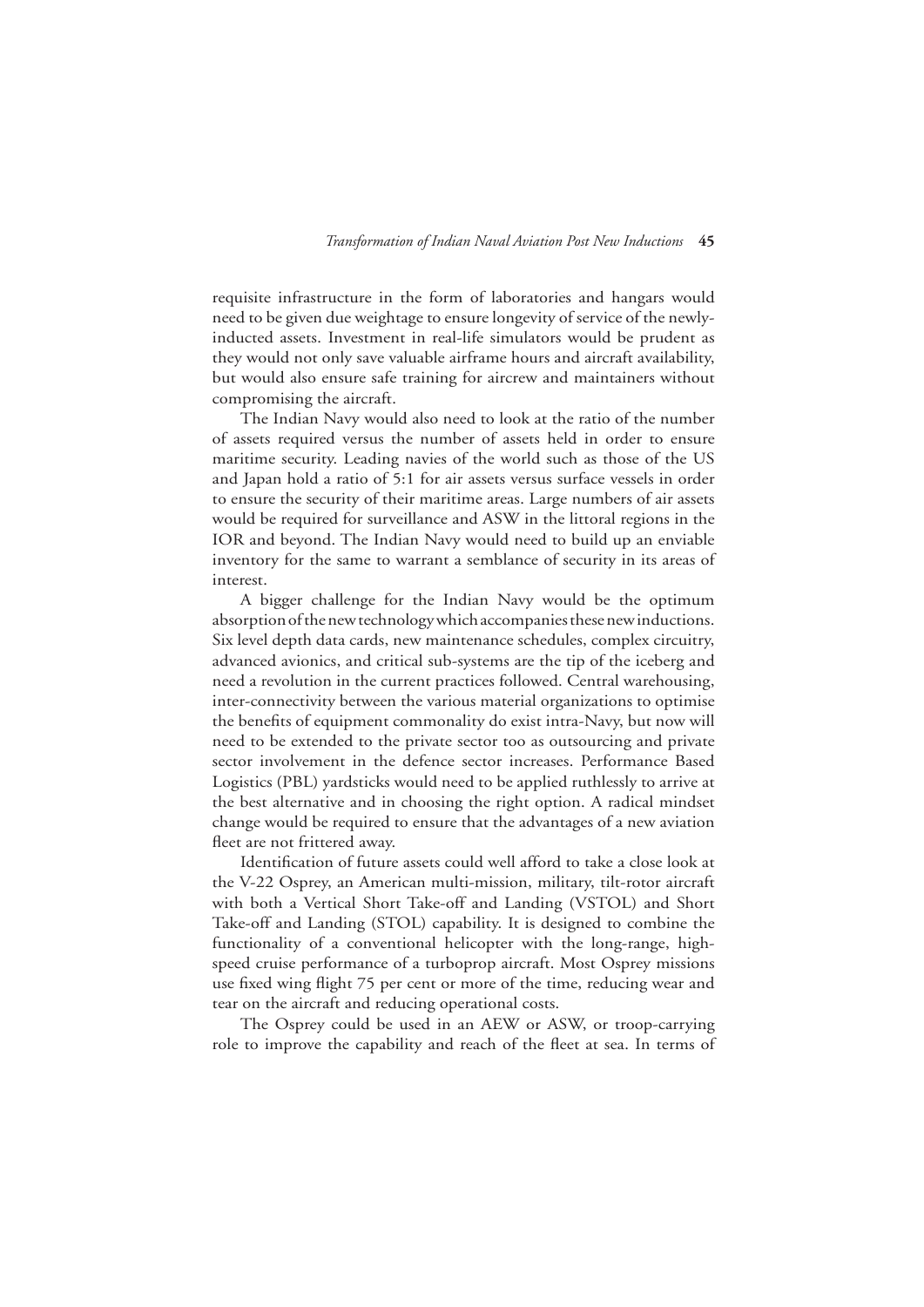weight, cargo, distance or speed (it can travel twice as fast and three times farther than any existing medium-lift utility helicopter), the Osprey can be a vital game-changing force multiplier when employed for effecting maritime/amphibious manoeuvres from the sea as well as for high-altitude, all-weather air assault, Special Forces operations, aerial logistics, and casualty evacuation. Operations of the Osprey from the aircraft carrier would serve to make the CSG more powerful while amphibious assaults from Landing Platform Docks (LPDs) will also have more teeth.

The Indian naval aviation stable could also benefit from looking at the Japanese Maritime Self Defence Forces (JMSDF), wherein their marine element is using amphibious aircraft quite profitably. The procurement of an amphibious aircraft like the ShinMaywa US-2, currently operated by the 31<sup>st</sup> Fleet Air Wing from the Iwakuni and Atsugi Air Bases, would help the Indian Navy enhance her search and rescue capabilities in addition to providing logistic support to the Fleet at large distances and in fire fighting. The Bombardier 415 and the Beriev Be-200 could also be compared in this field to arrive at the best aircraft option.

Finally, strategic alliances with neighbouring island countries and coastal states would also help in increasing the range of the aircraft manifold. While the airstrips at Diglipur, Car Nicobar and Campbell Bay can support forward area operations and the subsequent extending of reach, a strategic and tactical tie-up with the Maldives for using the Hulule and Gan airstrips would ensure the Indian Navy's MPA operations extending up to the coast of Africa and beyond, with good time on task (TOT) or loiter time. A tie-up with Seychelles would enhance the reach further and bring India to the fore on the world stage.

#### **Conclusion**

As the Indian Navy progresses from a platform-centric philosophy of operations to becoming network-centric, the presence of new technology will bring synergy to the application of the nation's maritime might. All of what the aircraft sees or hears would be transferred through data link on the a/c at the click of a button across the vastness of the IOR simultaneously to the commanders and to planners ashore. With the punch that the new inductions will be capable of delivering, they will pose a serious and real threat to an adversary at sea.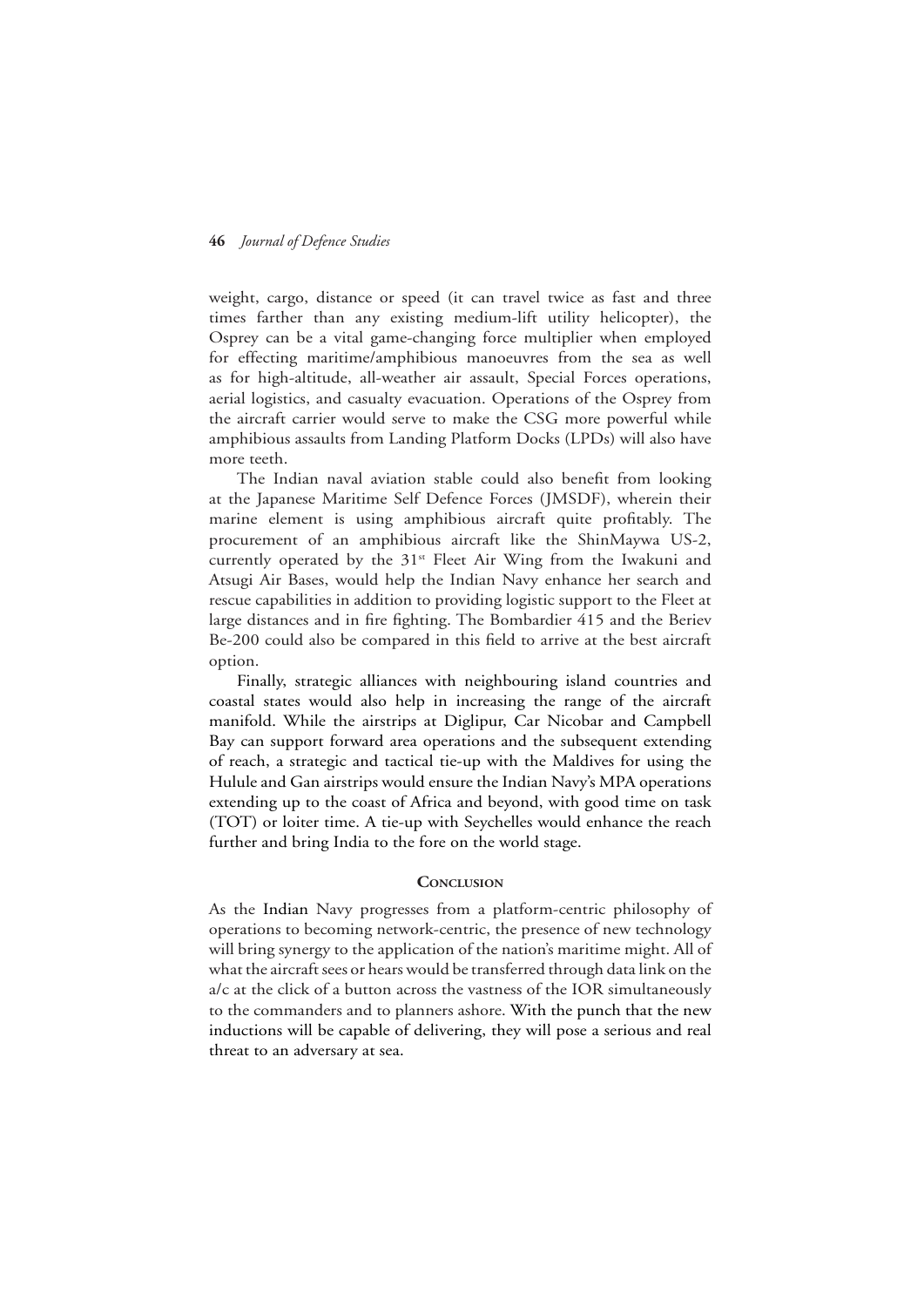The IOR is a vast expanse of area to cover and the associated naval operations will need to exploit air assets optimally to cover the Areas of Responsibility. The Indian Ocean Naval Symposium (IONS) initiative could be tapped to strategically enhance reach through Operational Turn Round (OTR) in distant IOR countries. Basing, maintenance, infrastructure support and training will form distinct challenges which can be met through modern-day management practices.

The strong indigenization elements in the new acquisitions augur well for the operational readiness of the Indian Navy, which will no longer be a prey to international sanctions and politics as was the case with the Seakings in 1998 (post-Pokhran II) with the US actually pulling the strings on the UK, the Seaking original equipment manufacturer. Diligence and patience have seen Indian avionics and systems come of age and their contribution is only going to increase in the future. The indigenous systems onboard the P8I suite are custom-made and their integration can be done without going back to Boeing.

The new acquisitions along with their mission suites and networkcentric connectivity are going to revolutionize the existing skewed weapon versus ship borne sensor ratio and contribute extensively towards ensuring maritime security in the IOR. The Indian Navy has come of age and has kept pace with technology in all three dimensions of seaborne operations to make sure that the security of India's maritime legacy is not compromised. It is hoped that the same sagacity and tactical acumen will continue to guide the Navy further in the years to come.

#### **Author's Note**

The author is a naval aviator with nearly 4,500 hours of flying experience. He has nearly 2,500 on the IL 38SD aircraft and was closely involved in its Mid Life Update. While an attempt has been made to keep the article current with information sourced from the open domain, the requirement to keep doctrine and technical equipment information uncompromised has been given due credence. This could lead to some gaps in the explanation of air assets exploitation for which the author renders his apologies.

#### **NOTES**

1. Keegan, John, The Second World War, New York: Penguin, 2005, p. 275.